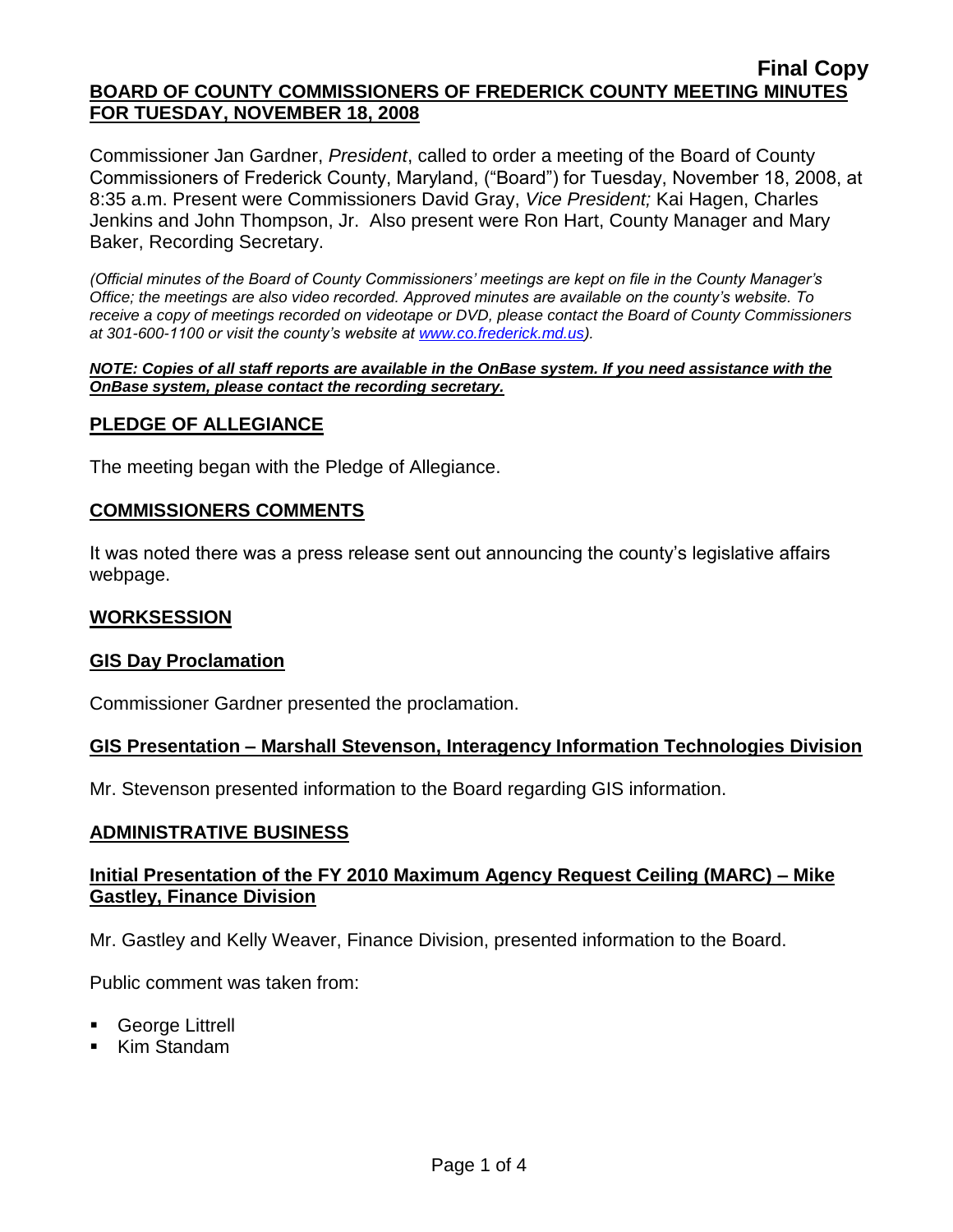There was unanimous consent to eliminate \$725,000 from FY 2010 MARC for housing initiatives.

Commissioner Thompson moved to eliminate grants aid, this motion failed due to lack of a second.

Commissioner Thompson moved to eliminate tax equity programs for municipalities, leaving FY 2009 level. This motion failed due to lack of a second.

Commissioner Thompson moved to finance the Board of Education only to the legally mandated levels. This motion failed due to lack of a second.

Commissioner Thompson moved to eliminate the Economic Development Division. This motion failed due to lack of a second.

There was unanimous consent to reduce all other post employment benefits (OPEB) including the enterprise fund and Board of Education OPEB. Commissioner Thompson opposed.

There was unanimous consent to remove the agriculture preservation funds.

There was unanimous consent to remove the bond enhancement reserve.

There were reductions to the general operating budget, Board of Education OPEB and BOCC contingency.

Commissioner Thompson moved to solicit interest in someone taking over (purchasing) Montevue and Citizens Nursing Homes so they were no longer county funded. Commissioner Gray seconded the motion that failed 2-3 with Commissioners Gardner, Hagen and Jenkins opposed.

There was interest in further discussion of grants in aid and human services grant funding.

Commissioner Thompson moved to eliminate funding for the Weinberg Center. This motion failed due to lack of a second.

# **Adequate Public Facilities Ordinance (APFO) Roads Text Amendments – Ron Burns, Permitting and Development Review Division**

Mr. Burns presented information regarding the APFO.

There was consensus for Level of Service Revisited (page 2 of staff report) to accept location of site as "B" in rural settings as outlined in the staff report.

There was consensus to keep the Level of Service Revisited to accept location of site as "D" in growth corridors as outlined in the staff report.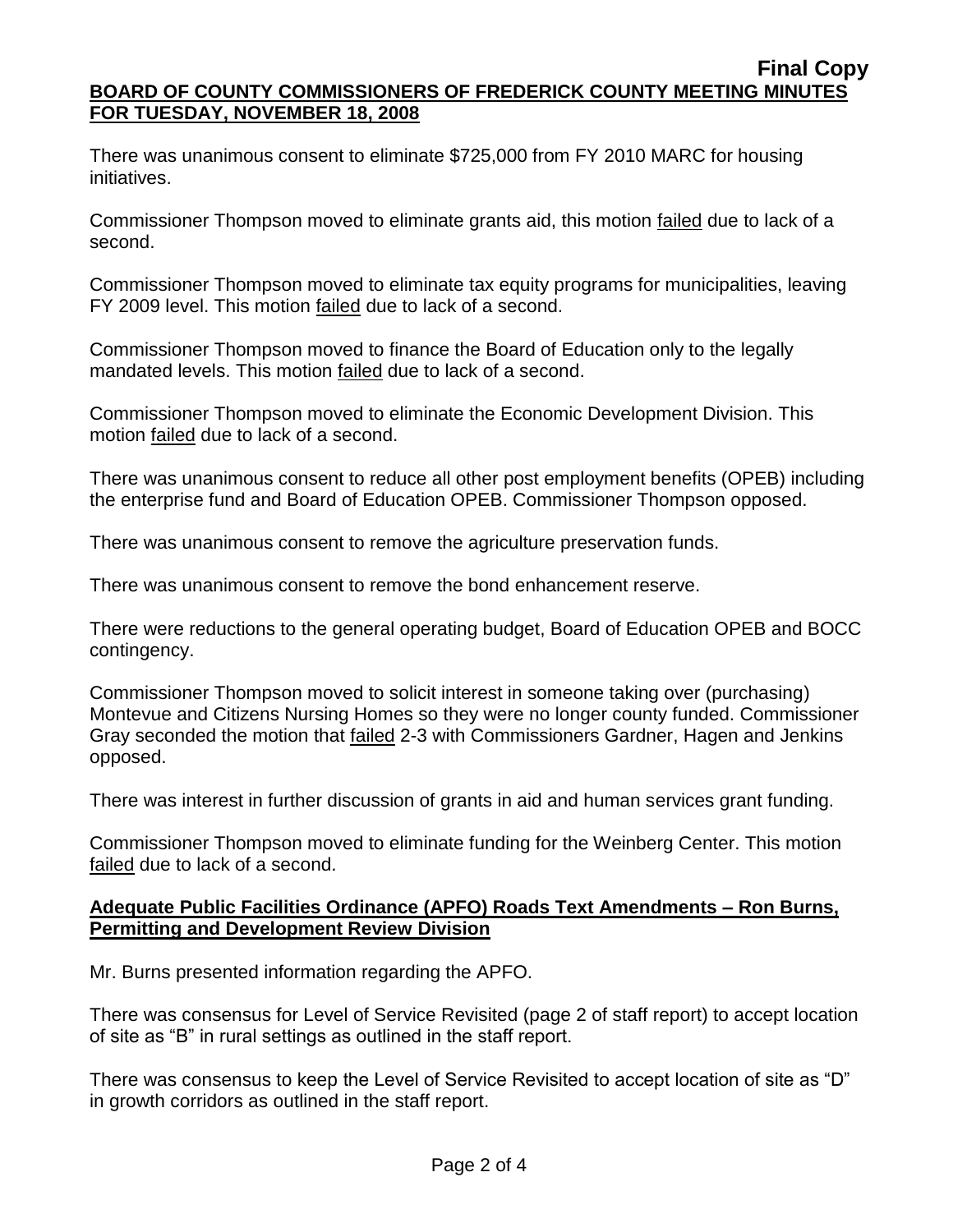Commissioner Thompson requested the level of service be "C" in growth corridors.

There was consensus to approve staff's recommendations of location of site "D" countywide as outlined in the staff report. Commissioner Thompson was opposed.

There was a request to change design to consider in the last paragraph of the level of service revisited, "(4) SHA and the County consider for LOS D and E on their own major mainline projects."

In the county contracted traffic consultant section (page 3), the Carroll County model states, five consultants have been procured and for any given project, three are asked to prepare a price proposal to do the work, with the lowest bid selected by the county.

There was 5-0 consensuses to approve the request for proposal with the Carroll County models as presented in the staff report.

There was consensus for use of the ITE Trip Generation Handbook usage for determining pass-by and internal capture trips.

(For more information on the LOS charts, please refer to the staff report.)

The Board rescheduled the remaining items due to time limitations:

- Accommodating TDM, Transit, Bikes and Pedestrians;
- **Mitigation Plans Development: and**
- Other miscellaneous details for Board Guidance.

# **COMMISSIONERS COMMENTS**

None.

# **PUBLIC COMMENTS**

- Rand Wineberg
- Noel Manalo
- Bob Mochi

# **QUESTIONS – PRESS**

None.

# **ADJOURN**

The meeting adjourned at 11:15 a.m.